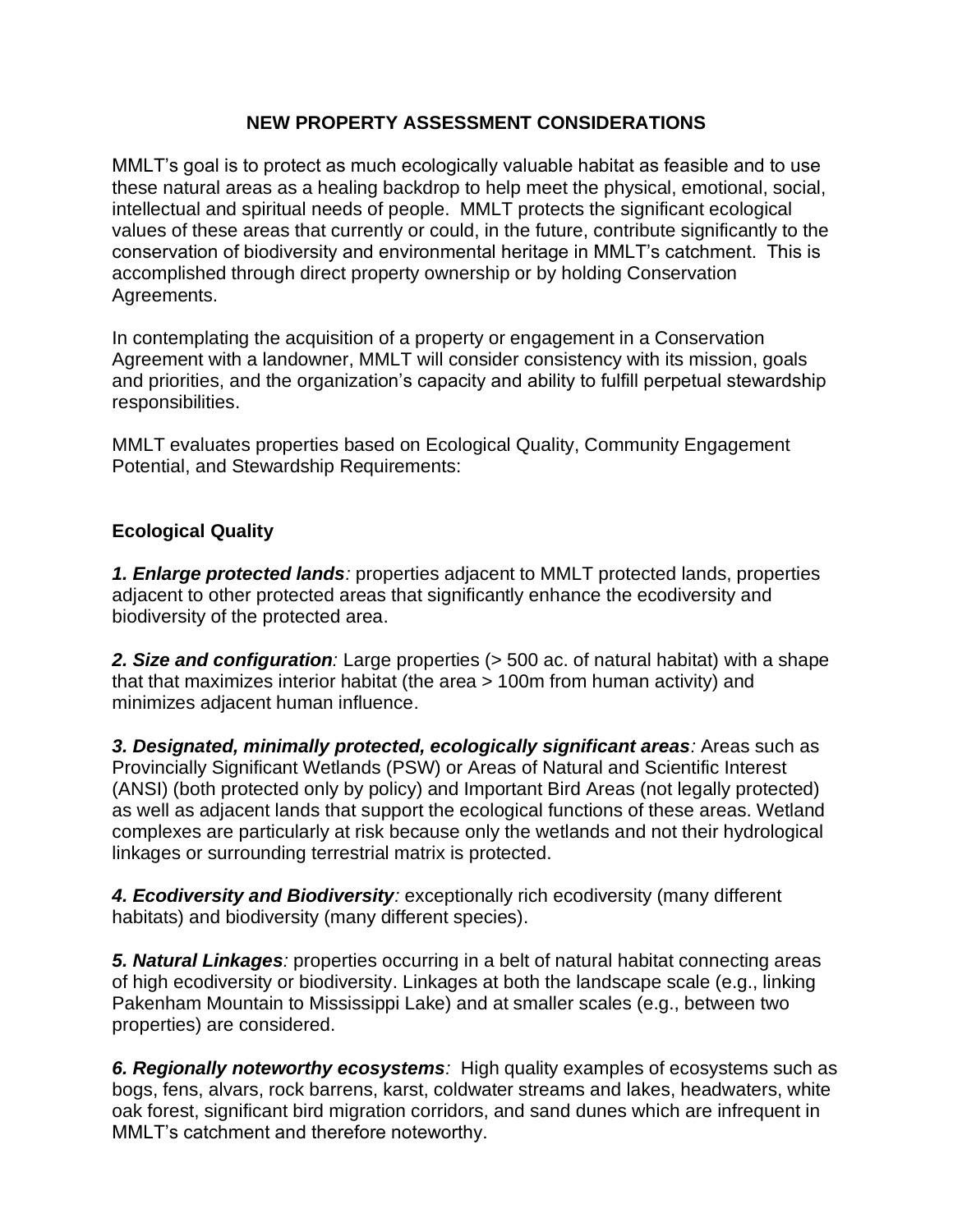*7. Quality wetland ecosystems:* Wetlands with species-at-risk (special concern, threatened, or endangered) provincially or federally; not significantly impacted by invasive alien species; with vegetation communities diverse in form (e.g., dense marsh, hemi-marsh, floating aquatics, open water); with high species richness; of significant size (>20 ac.); not significantly affected by other anthropogenic forces; and influenced by natural water level fluctuations.

*8. Interior and Old Forest***:** Interior forest is high-quality forest habitat—a sheltered, secluded environment. Often defined the area > 100m from the forest edge, the most significant interior forest is > 200 m from the forest edge. Many bird species at-risk and in decline as well as bats rely on interior forest. Old forest (e.g., deciduous 120 yr., white cedar 110yr., hemlock 140yr., poplar 90 yr.) provides habitat particularly important for cavity users and ground-dwelling organisms. There are large snags, considerable coarse woody debris, and good, high canopy development in an old forest.

**9. Noteworthy species**: Species considered uncommon, sparse, rare, special concern, threatened, or endangered at the regional, provincial or national scale are considered noteworthy. Assessment is based on regional floras as well as species status assessments by provincial and federal governments and other conservation organizations.

*10. Soundscape, Lightscape, Olfactoryscape:* Aircraft sounds, human-generated (generators, traffic, voices) or human associated (e.g., dog barking) sounds. Sky darkness (stars clear, urban glow) and anthropogenic light visible at night. Presence of anthropogenic scents (smoke from fires, industrial odors, cigarette smoke, vehicle exhaust).

## **Community Engagement Potential**

*A. Natural beauty and Special features:* Degree of engagement and the depth of the nature experience is partly determined by the natural beauty of the property and/or special features (scenic views, cultural heritage, connections to or nearness of other areas in public use (e.g., trails, parks)).

*B. Wildness and Naturalness:* "Wildness" of the land and the degree to which it appears to be in an ecologically natural state (minimal anthropogenic visual, auditory, olfactory intrusion perceivable on the property and on the surrounding landscape as perceived from the property) or having the potential to be restored to a wild state.

*C. Access:* Proximity to access points, presence of, or potential for development of parking, wilderness paths.

## **Stewardship Requirements**